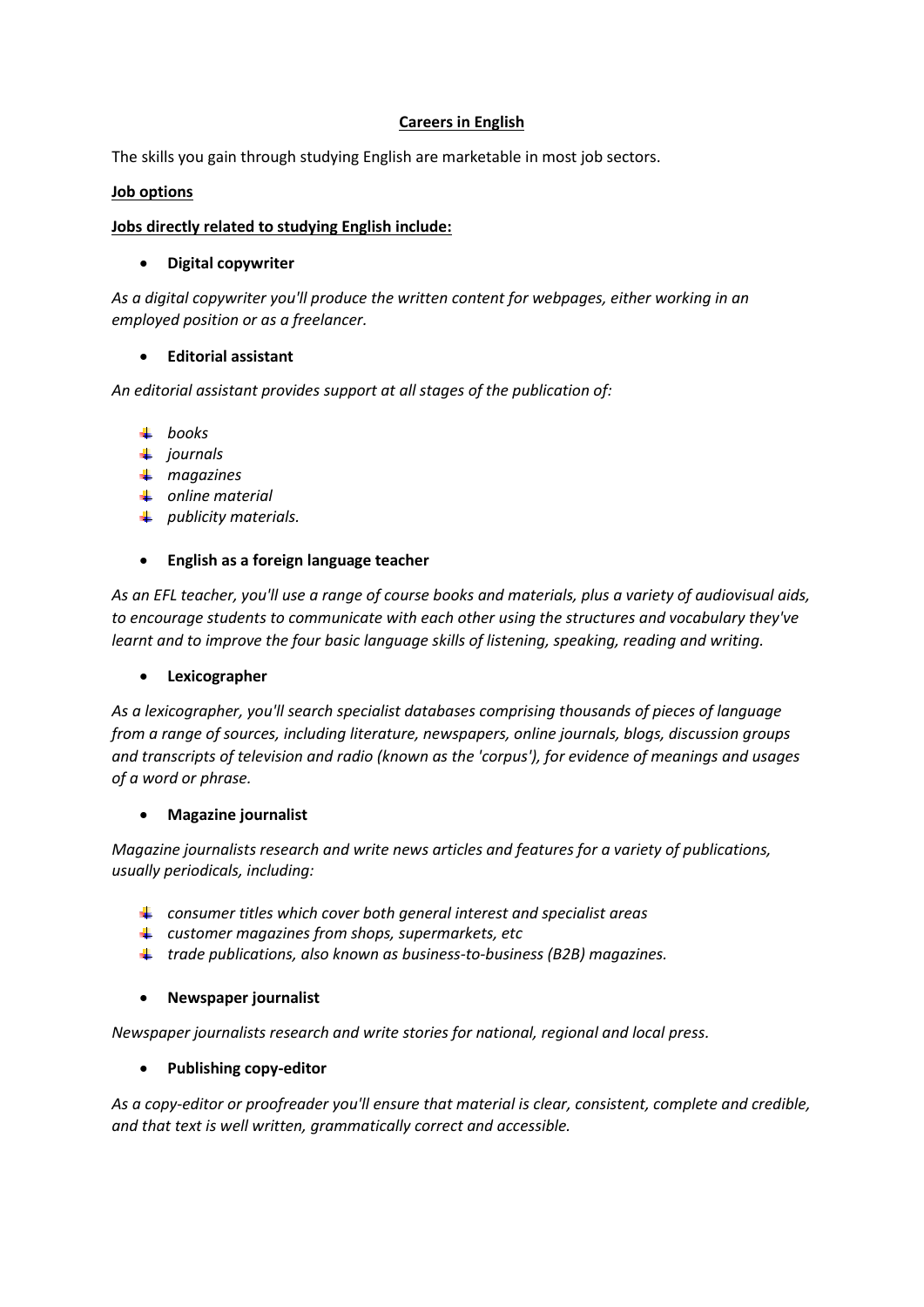# **•** Secondary School teacher

*As a secondary school teacher you'll teach pupils aged 11 to 18. Specialising in a particular subject, you'll plan, teach and assess lessons in line with curriculum objectives.*

# **Web content manager**

Web content managers ensure that the content of a website is well-structured and easy to find and *that it meets the needs of its users by covering all necessary topics and being up to date and accurate.*

# **Talent agent**

*As a talent agent, you'll secure work and fair contracts and conditions for people in the entertainment industries.*

# **Writer**

*As a writer, you'll be involved in the creation and development of works of fiction and non-fiction.*

# **Jobs where your degree would be useful include:**

### **Academic librarian**

*As an academic librarian you'll manage, organise, evaluate and disseminate information, providing support to members of an academic community including students, researchers and lecturing staff.*

## **Advertising copywriter**

*As an advertising copywriter, you'll work alongside an art director within the creative department of an advertising, media or full-service agency. You'll work from client briefs to conceive, develop and produce effective advertising campaigns.*

# **Arts administrator**

*As an arts administrator, you'll manage activities and projects provided by a range of organisations in the arts sector.*

# **Education consultant**

*Education consultants use their experience in learning, teaching, and assessment to help develop the curriculum, or work with organisations and learners to identify and support their specialist needs.*

# **Information officer**

*As an information officer you'll work with electronic information - especially online databases content management systems, open access and digital resources - and traditional library materials.*

# **Learning mentor**

*As a learning mentor, you'll work closely with individuals who are struggling with social, emotional or behavioural problems that affect their ability to learn.*